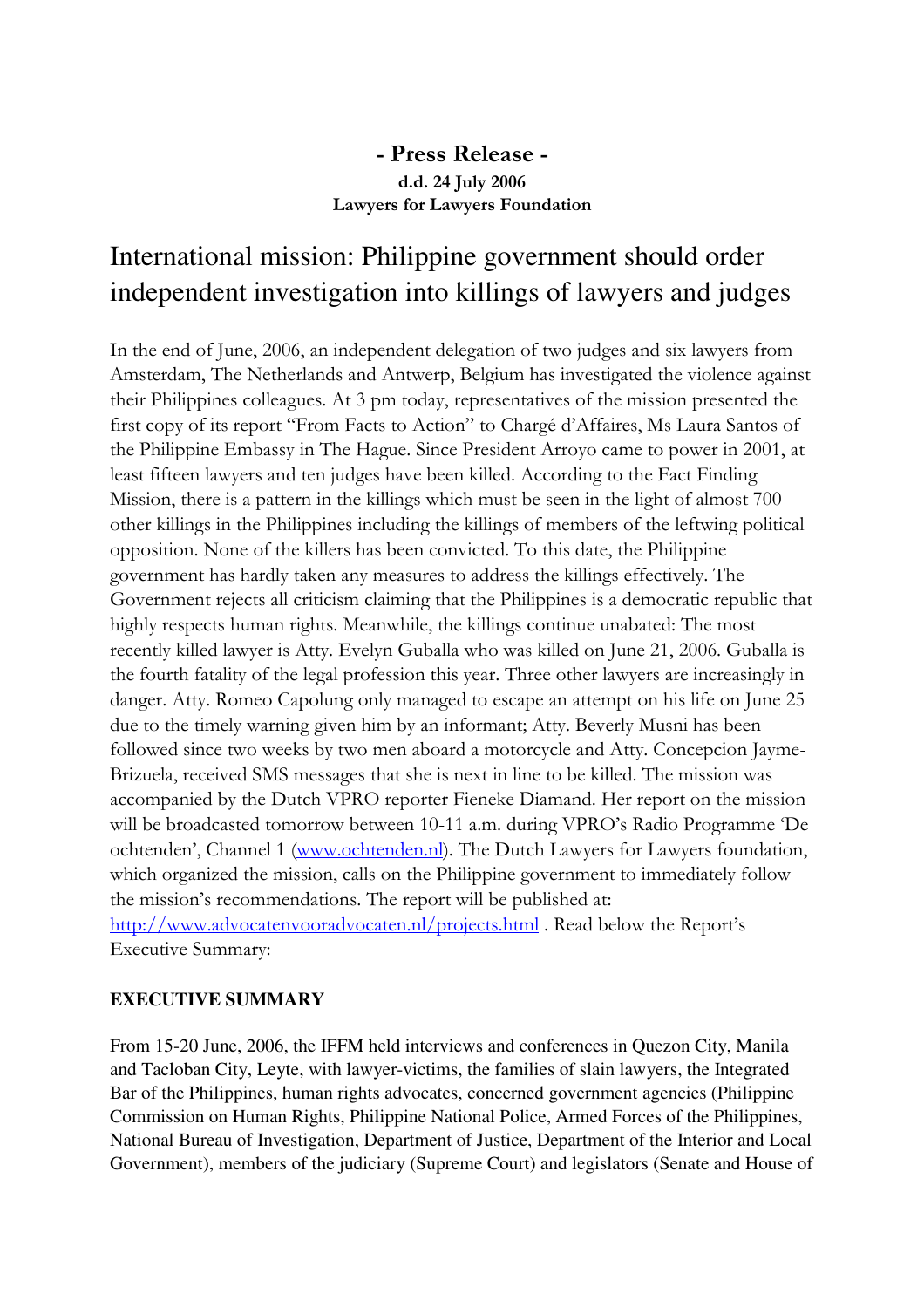Representatives). It also studied relevant documents, including those provided by the aforementioned individuals, agencies and organizations.

Human rights lawyers and judges in the Philippines are increasingly threatened, intimidated and killed as a consequence of which they encounter more and more difficulties in carrying out their legal profession.

The harassment and killings of members of the legal profession undermine the independence of judges and lawyers and, as a consequence, also the rule of law and the faith in (the function of) the judiciary system.

There is a pattern in the harassment and killings of human rights lawyers and judges, which must be seen in the light of other killings in the Philippines including the killings of members of leftist groups. Prior to the attacks, victims are usually labelled by the military as "members or supporters of the CPP/NPA", "communists" or "enemies of the state". The next step is that victims are threatened and usually be subjected to surveillance by the military. The way victims are killed is also similar. Almost all assassinations are shooting incidents with a hitand-run character conducted by a team of unidentified motorcycle-riding men. Even the most brutal atrocities hardly elicit any decisive action or condemnation from the government; and to this date, all cases have remained unsolved.

Many people believe that the state security forces are involved in the killings and these allegations are supported – amongst others – by the Philippine Commission on Human Rights, based upon its own investigations.

Although the primary duty of the Government is to protect the life of the people, including lawyers and judges, the Arroyo administration has hardly done anything to address the extrajudicial killings effectively. In particular it has neither responded seriously to strong allegations that its own security forces are involved in the killings nor has it taken effective measures to improve the poor record of prosecutions of the perpetrators.

Only recently, President Arroyo has ordered that these extrajudicial killings be thoroughly investigated and eventually be stopped. This order has led to the establishment of a special Task Force, known as Task Force USIG, which is supposed to primarily take charge of the over-all management of the investigations in these cases. So far, however, Task Force USIG has not proven to be an independent body: It is chaired by the PNP which has a poor record as far as the effective investigation of the killings is concerned and which is mistrusted by the Philippine people.

Furthermore, the Arroyo administration has not condemned the killings publicly and in strong terms.

This lack of an effective response of the Arroyo administration has led to a culture of impunity in which even more killings and human rights violations may take place. The IFFM notes that, up to this date, the killings continue unabated.